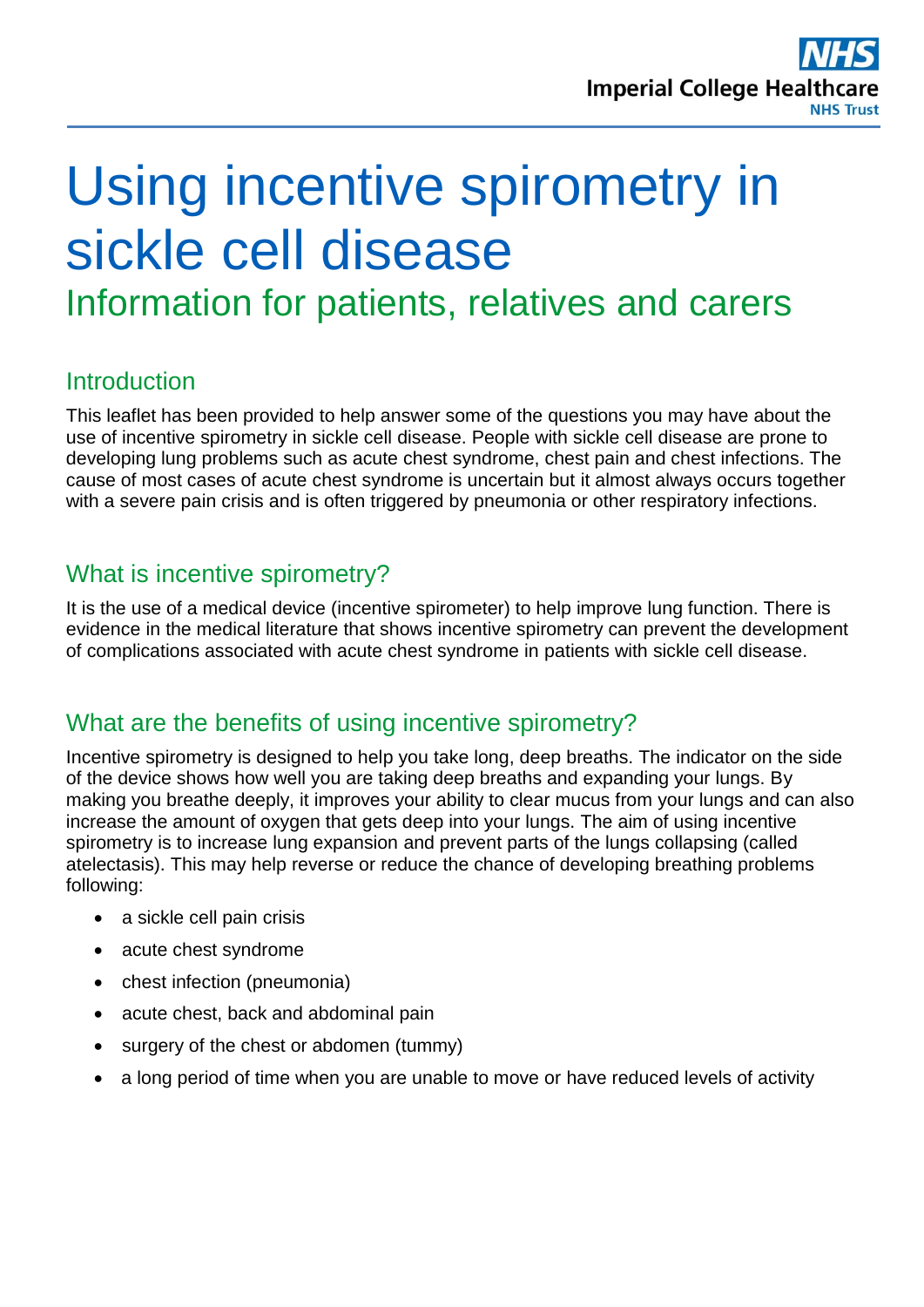# How do I use it?

Before using the incentive spirometry device your nurse or physiotherapist will set the yellow slider to a desired goal for you to reach, aiming for a minimum of 2 litres.

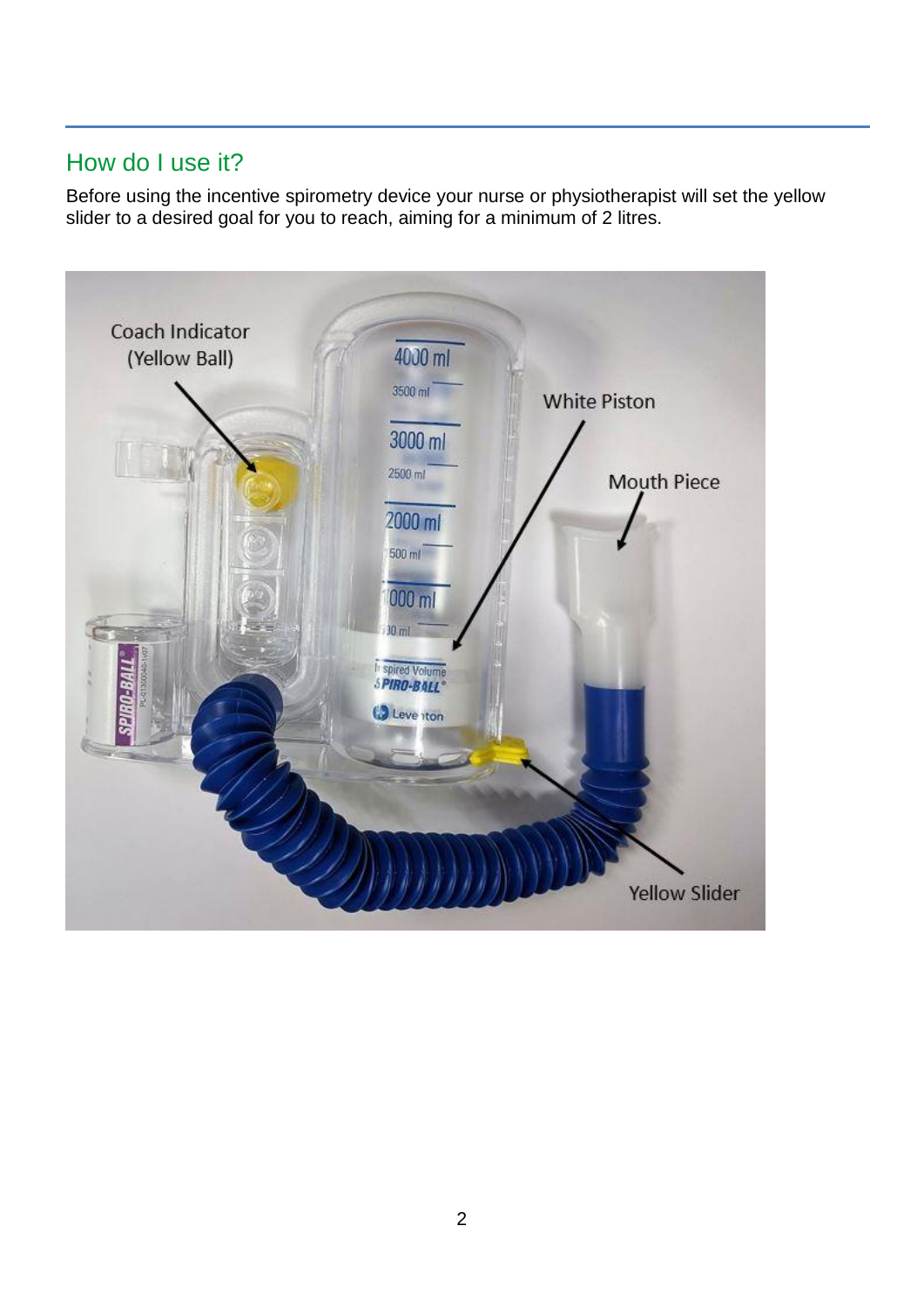If possible, sit up straight or lean forward slightly. Try not to slouch and make sure that you hold the incentive spirometer in an upright position at the level of your chest.

- 1. Breathe out normally.
- 2. Place the mouthpiece in your mouth and seal your lips tightly around it.
- 3. Breathe in slowly and as deeply as possible. The coach indicator (yellow ball) in the middle will rise and you will see the white piston rising towards the top of the column – you should aim to reach the level of the yellow indicator on the right.
- 4. Hold your breath for as long as possible but at least five seconds. Allow the piston to fall to the bottom of the column when you breathe out.
- 5. Rest for a few seconds then repeat steps 1-5 at least ten times.
- 6. Move the yellow indicator on the right side of the spirometry device to show your best effort. Use it as a goal to work towards during each repetition.
- 7. After each set of 10 deep breaths, practise coughing to make sure that your lungs are clear. If you have a wound, support it when coughing by placing a pillow firmly against it beforehand.
- 8. Once you are able to get out of bed, walk around in the ward and cough well, you can stop using the incentive spirometry unless told otherwise by your medical team or physiotherapist.

# When should I use it?

You should use it every two hours during the time you are awake.

Make sure you keep the device within easy reach. Keep trying until you reach your goal.

You can also use it at home to prevent chest crisis or infection. If you are in pain, tell your nurse. It is harder to take a deep breath if you are in pain. Take a painkiller before using the device.

# What are the risks involved in using incentive spirometry?

- Breathing too quickly may cause dizziness. Take your time and if you feel dizzy or lightheaded, stop and tell your nurse
- Hyperventilation (shortness of breath)
- Tiredness

# Are there any alternatives to incentive spirometry?

There are alternatives such as continuous positive airway pressure (CPAP) usually used in acute chest syndrome. CPAP is positive pressure applied throughout the respiratory cycle to improve breathing capacity. You may be advised to use this during an acute chest syndrome at first and then later step down to regular incentive spirometry.